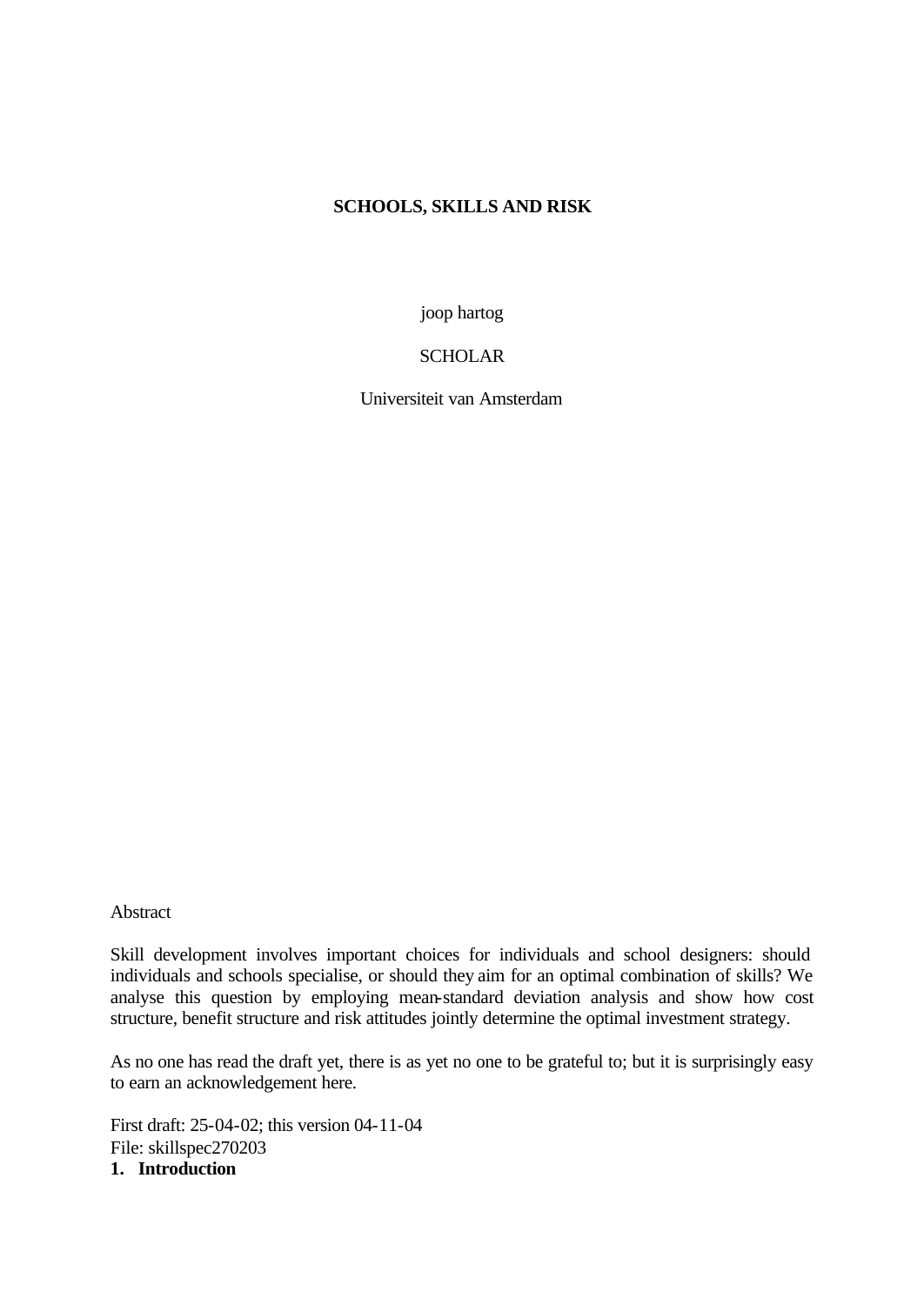In 1964, Gary Becker concluded a reflection on the variation in rates of returnto education with the remark that the long pay-off period to education "increases the advantage of an education that is useful in many kinds of economic environments. If "liberal" education were identified with such flexible education, as it may well be, there would be an important economic argument for liberal education, as well as arguments based on intellectual and cultural considerations."(Becker, 1964, 204). The suggestion here is that a broad, non-specialised education lowers the risk in the rate of return to the education. In 1983, Sherwin Rosen analysed whether individuals should specialise or not when investing in human capital and concluded that individuals should specialise when the cost of developing the skills are separable, even when the return to the skill is a strictly positive function of the level of that skill. The result derives from optimal allocation of time (skill utilisation) once the investments have been competed.

Becker's statement is no more than a suggested hypothesis. Rosen's conclusion is based on a rigorous formal analysis but leaves out risk attitudes: individuals just maximise lifetime earnings in a riskless environment. In this paper we will analyse the specialisation question under conditions of risk in the returns to investments. As far as I am aware, there are no other economic analyses of this problem, besides my own exercises in Hartog (1981).

## **2. A linear world**

### 2.1 Basic model

Consider a situation where individuals in period 1 go to school, and in period 2 (the rest of their working life) go to work. In school, they can develop two skills, 1 and 2. In a vocational school, they may have to choose between plumbing and carpentry, in secondary school they may have to choose between language or mathematics, in university economics they may choose between theory and econometrics. In several European school systems, they may have to choose between a vocational education and an academic (general) education, of equal length. We assume that any linear (non-negative) combination of skills is feasible. This either means that individuals can freely choose how to combine skill production (they have full choice over the curriculum) or it means we use the perspective of a planner who has to design the school curriculum. We assume that school attendance is given, either because individuals have decided on that in a sequential procedure or because they are under obligation from compulsory schooling laws. To them, the cost of education is fixed and independent of choices they make.

Time devoted to skill i is denoted  $s_i$ . Production of the skill is directly proportional to time spent and so are the returns. Skill i yields lifetime earnings (in the second period) of  $\mu_i$ , with variance  $s_i$ , and correlation ? between the returns to the two skills. We assume arbitrarily  $s_2 > s_1$  and hence require  $\mu_2 > \mu_1$ . Now, obviously, expected returns from schooling  $\mu$  and expected variance  $s^2$  are given by

(1) 
$$
\mu = s_1 \mu_1 + s_2 \mu_2
$$

(2) 
$$
s^{2} = s_{1}^{2} s_{1}^{2} + s_{2}^{2} s_{2}^{2} + 2s_{1} s_{2}^{2} s_{1} s_{2}
$$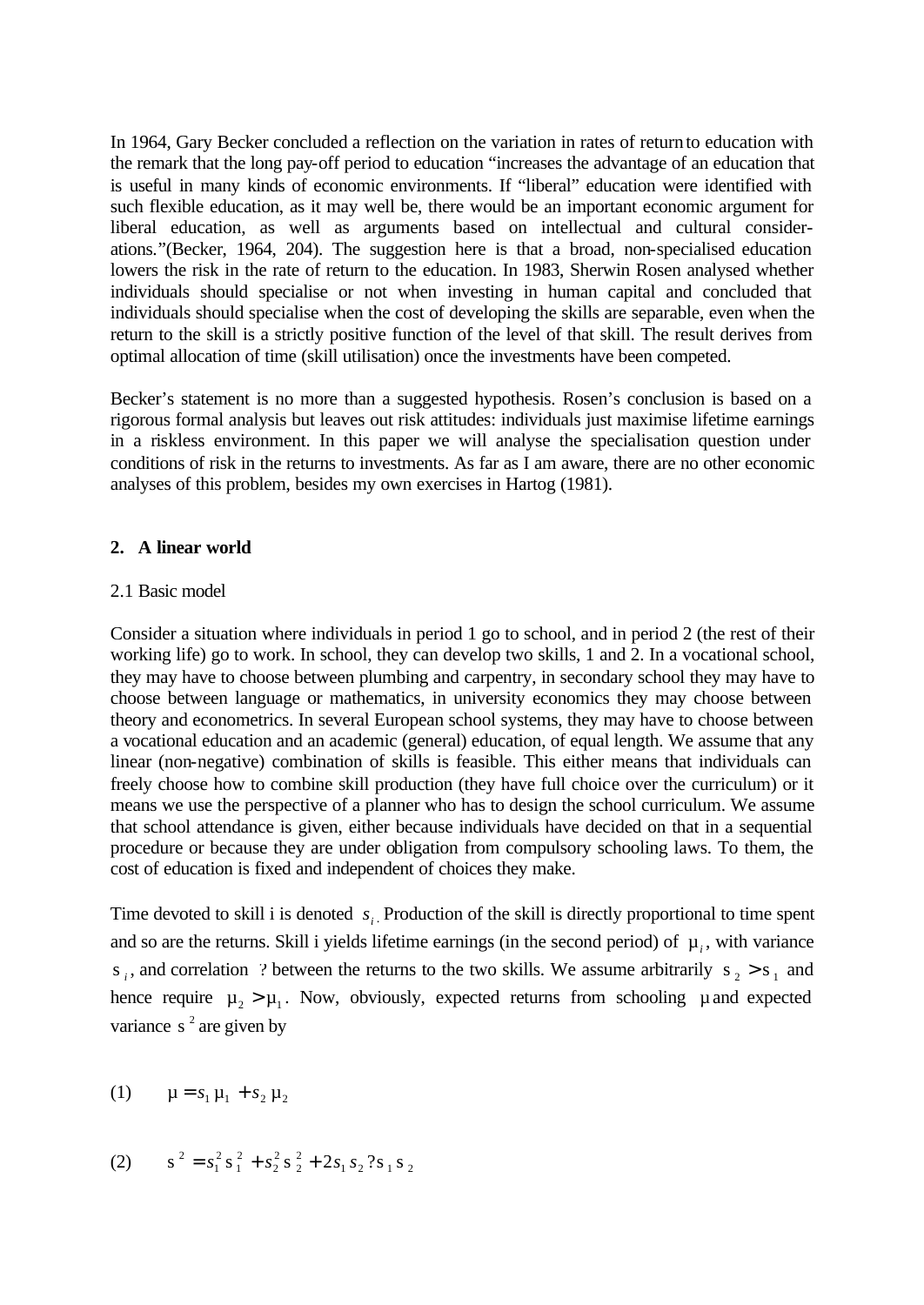These two conditions can be used to develop the opportunity frontier in terms of expected returns and variance for any combination of investment in the two skills, as a straight application of such analyses in finance<sup>1</sup>. In Figure 1, we draw the feasible combinations of  $\mu$  and s that follow from different values of skill shares  $s_1$  and  $s_2$ . The shape of the frontier is essentially determined by the correlation between the pay-offs to the two skills<sup>2</sup>.

i)  $? = 1$ 

In this case, we can write

(3) 
$$
s^{2} = (s_{1} s_{1} + s_{2} s_{2})^{2}
$$

(4) 
$$
s = s_1 s_1 + s_2 s_2
$$

With specialisation in skill 1 the investment yields the combination  $(\mu_1, s_1)$ , with specialisation in skill 2 the investment yields ( $\mu_2$ , s<sub>2</sub>) and varying investment share  $s_1$  between 1 and 0 gives combinations along the straight line connecting the two points.

$$
ii) \qquad ? = -1
$$

We now write

(5) 
$$
s^{2} = (s_{1} s_{1} - s_{2} s_{2})^{2} = \{s_{1} (s_{1} + s_{2}) - s_{2}\}^{2}
$$

For any given  $\mu$  following from some investment share  $s_1$  this will generate the lowest variance across the values of ? : perfect negative correlation gives maximum opportunity to diversify. In fact, setting  $s_1 = \frac{s_2}{(s_1 + s_2)}$  $1 - \frac{1}{s_1 + s}$ s  $s_1 = \frac{s_2}{(s_1 + s_2)}$  yields zero variance. Starting at  $(\mu_1, s_1)$ , emanating from  $s_1 = 1$ , decreasing  $s_1$  reduces standard deviation s linearly with  $\mu$ , until  $s_1$  becomes so low that the term under the square becomes negative; after turning point  $s = 0$ , and the standard deviation as the positive root increases again. At the turning point,  $s = 0$ ,  $\mu = (s_2 \mu_1 + s_1 \mu_2) / (s_1 + s_2)$ 

$$
iii) \qquad -1 < ? < 1
$$

l

<sup>&</sup>lt;sup>1</sup> For a simple introduction, see Bodie, Kane and Marcus (1989).

<sup>&</sup>lt;sup>2</sup> By limiting the curves to the interval  $(s_1,\mu_1)$ ,  $(s_2,\mu_2)$  we incorporate the restriction  $0 \le s_1, s_2 \le 1$ : going short in skill shares is hard to imagine.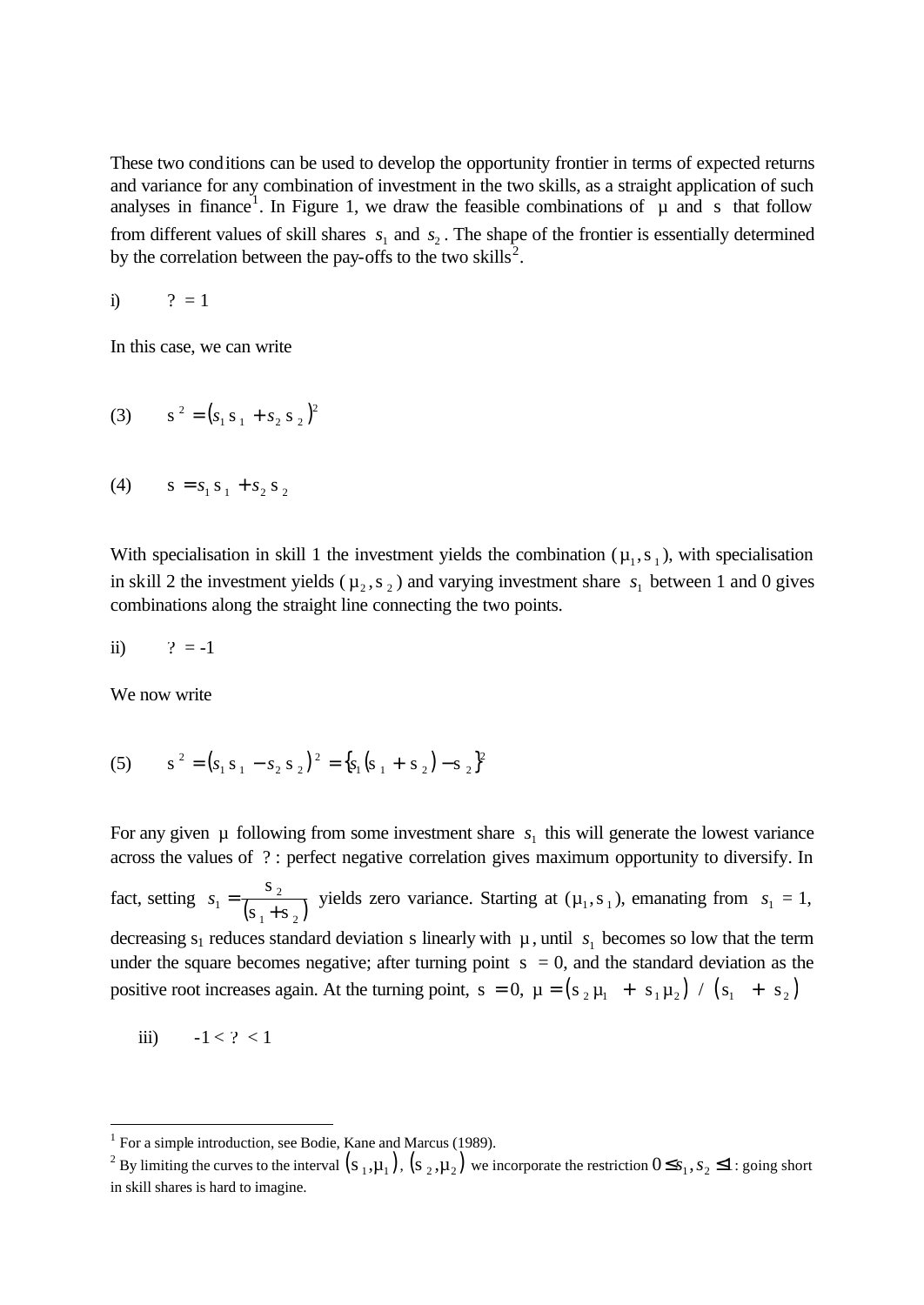The frontier smoothly moves inside the triangle as  $\gamma$  increases from  $-1$  to  $+1$ . Minimum variance s

now requires setting  $s_1 = \frac{s_2}{(s_1 + s_2)}$  $1 - \frac{1}{s_1 + s}$ +  $s_1 = \frac{32}{(12.5 \times 10^{11} \text{ s})}$ , but this does not allow to attain s = 0.

The efficient frontiers, of course, are restricted to the segments of the frontiers that are not negatively sloped.

To solve the individuals' optimum position, we look for maximum attainable utility. If individuals are homogenous in risk attitudes, only one point of the mean-risk frontier will be realised. If all individuals are risk loving or risk neutral, with non-positively sloped indifference curves, this single optimum will be the point of full specialisation in skill 2, which gives the highest return, at the highest risk. No one will invest in skill 1, unless the market would be able to support a higher return. The more interesting case is where individuals are heterogeneous in risk attitudes, a case with intuitive and econometric support (Hartog, Ferrer-i-Carbonell and Jonker, 2002; Halek and Eisenhauer, 2001).<sup>3</sup> With heterogeneous risk attitudes and mean-risk frontiers conditional on the correlation between skill returns as depicted in Figure 1, individuals will locate on the frontier depending on the slope of their mean-risk indifference curves. Risk loving and risk neutral individuals will only be found to specialise in high risk skill 2. Risk averse individuals will locate on the frontier where their indifference curve is tangent to the frontier. Even risk averse individuals may fully specialise in high risk skill 2, if their indifference curve indeed pushes them to that corner. But if the frontier has a segment with negative slope for high values of s<sub>1</sub>, no one will ever fully specialise in low risk skill 1, as better deals (higher return

for given risk) are always available. A negative slope obtains if  $? < \frac{5}{1}$ 2  $? < \frac{s}{1}$ s  $\leq$   $\frac{31}{2}$ , as can be easily

verified.<sup>4</sup> We can summarise the results as follows.

l

*With a linear technology in school and production, based on one low risk -low return and one high risk-high return skill, and schooling cost independent of skill shares:*

- *1. risk neutral and risk loving individuals will always fully specialise in the high risk -high return skill*
- 2. with correlation in the returns to the two skills smaller than<sup>31</sup> 2 s s *, there will be no individuals fully specialising in the low risk -low return skill*.

Result 2 implies that with low correlation between returns to skills it is not rational to design a school curriculum with full specialisation in the low-return-low risk skill. Since the critical value is non-negative this conclusion holds a fortiori for negative correlation between skill returns. In such cases, the curriculum should always at least contain a dash of the risky skill.

The results should be conditioned on student abilities if they are observable and relevant for frontier or preferences. Level and type of ability may affect both the level and the riskiness of

 $3$  Hartog et al (2002) with Dutch questionnaire data find risk aversion declining in level of education. Halek and Eisenhauer (2001) find no clear and unequivocal relation with education in the USA; it declines with education for a hypothetical switch to a job with risky income, it is not significant or increasing in purchasing behaviour of life insurance. Using Italian questionnaire data, Ventura and Eisenhauer (2002) find a negative relation between risk aversion and level of schooling.

<sup>&</sup>lt;sup>4</sup> In (2), substitute for s<sub>1</sub> from (1), differentiate to  $\mu$ , require this to be negative at s<sub>1</sub> = 0 and solve for ?.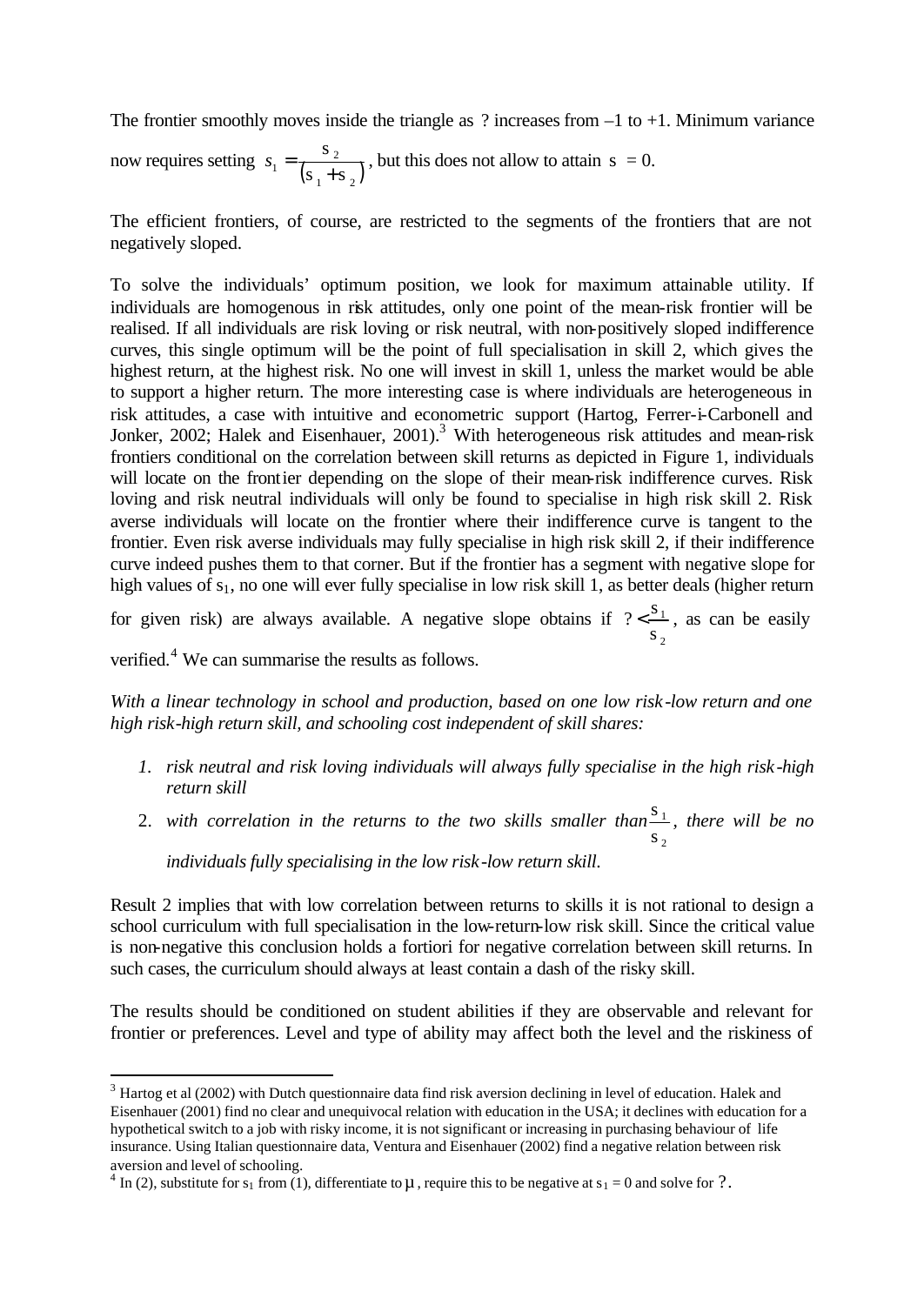skill returns. For example, it may well be that for high ability individuals the risk premium is higher, which makes full specialisation in the risky skill more attractive than for low ability individuals.

What parts of the opportunity frontier will be realised in equilibrium depends on supply and demand conditions. If the  $\{\mathbf{m}, \mathbf{s}^2_i\}$  combinations are immovable dictated by technology cum product demand conditions, the frontier will be as derived above. Preferences determine the realised equilibrium points as tangencies (or corner solutions) of  $(m, s^2)$  indifference curves and the frontier. With sufficiently heterogeneous preferences, the entire opportunity frontier may be traced out (this is an example of an identifiable solution in a hedonic model). But suppose now, that dispersions are technologically dictated and cannot be adjusted, while mean compensation can be adjusted, as there are rents to be shared, or output prices can be adjusted without complete loss of demand. Suppose, the two full specialisation points are each available in the market, and individuals have identical risk attitudes. Then, the wage differential between the two specialised jobs compensates for the risk differential:

$$
\mathbf{m}_2 - \mathbf{m}_1 = \frac{1}{2} V_a \left( \mathbf{S}_2^2 - \mathbf{S}_1^2 \right)
$$

Where  $V_a = -U''/U'$  is absolute risk aversion (see Hartog and Vijverberg, 2003). That is, the two  $(m, s^2)$  combinations are on the same indifference curve. Suppose, that all linear combinations of the two skills are available as job options, with output a linear combination, as assumed above. Then, if the frontier is below the indifference curve connecting the two points of full specialisation, these skill combinations require a higher wage than follows from the opportunity frontier, as otherwise supply to the skill combination will not be forthcoming. Hence, employers or consumers should give up some rent to compensate workers for risk. Conversely, if the frontier is above the indifference curve connecting the two specialised jobs, employers can afford to pay less to workers and retain some rent. Clearly, there is potential scope for bargaining over the risk component in wages. Note that the slope of the critical indifference curve is given by  $(V_a/2)d\mathbf{s}^2$ .

With only two skills, it is straightforward to derive an explicit solution. Let's apply the Mean-Variance model, and assume individuals maximize a utility function

$$
U = U(m, s^2)
$$

with  $A = -u_{m}^{'}/u_{s^2}$  the required minimum compensation for an increase in risk (the reservation price of risk). Maximising utility with respect to s, using  $s_2 = 1 - s$ , and substituting (1) and (2) in the utility function yields

$$
s_1^* = \left\{ \mathbf{s}_2^2 - \frac{\mathbf{m}_2 - \mathbf{m}_1}{2A} \right\} / \left\{ \mathbf{s}_1^2 + \mathbf{s}_2^2 - 2 \mathbf{r} \mathbf{s}_1 \mathbf{s}_2 \right\}
$$

Note that if we simplify to a risk free asset  $(s_1^2 = r=0)$  and a risky asset, the investment share in the risky asset will be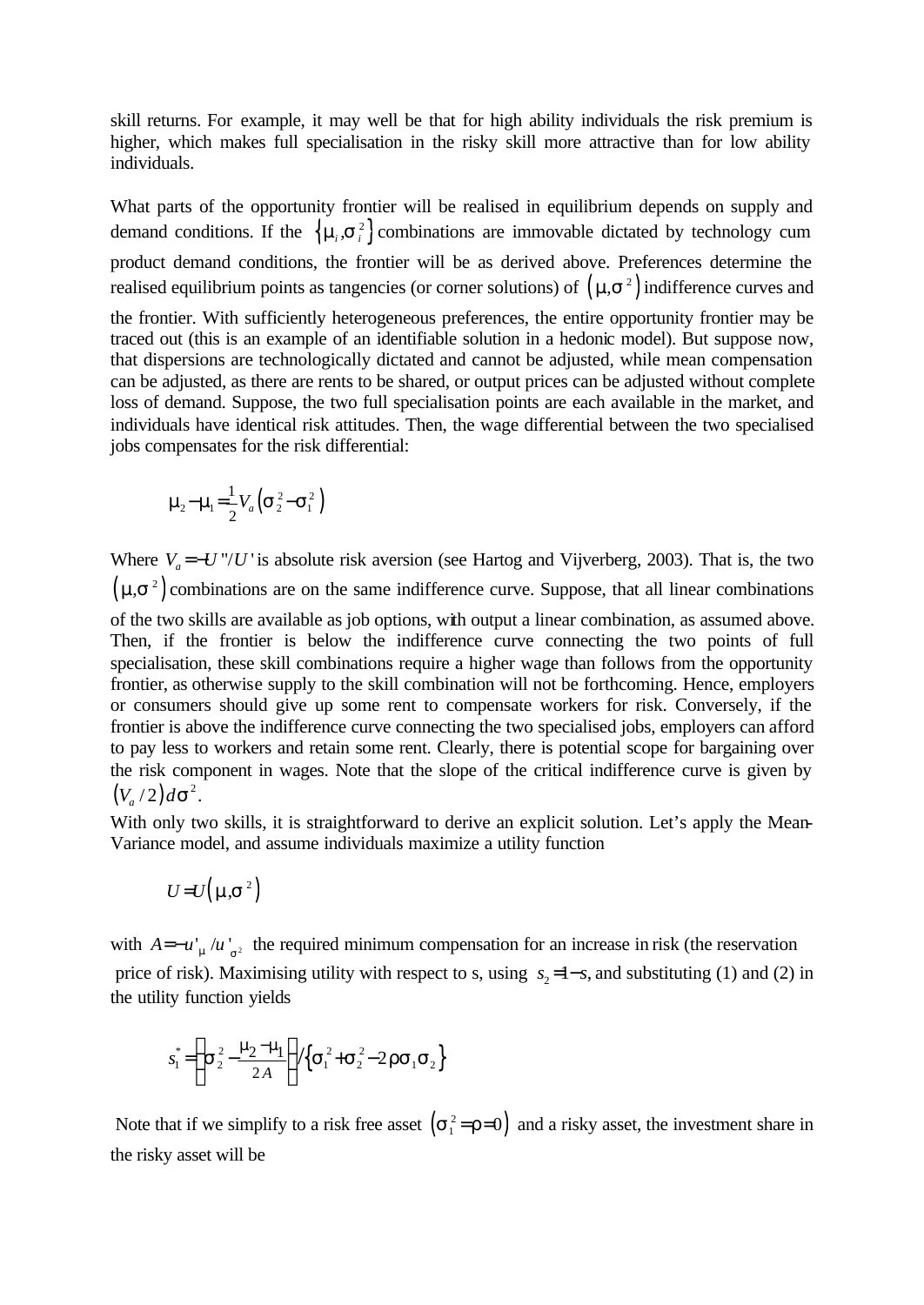$$
s_2^* = \frac{\mathbf{m}_2 - \mathbf{m}_1}{2A\mathbf{s}_2^2}
$$

which is exactly the solution Shaw (1996) derives. In finance,  $(\mathbf{m}_2 - \mathbf{m}_1)/\mathbf{s}_2^2$ , "excess return" relative to the variance, is called the Sharpe ratio (see e.g. Bodie, Kane and Marcus, 1989).

## 2.2 Adding cost

Conclusions on the rationality of specialisation obviously depend on the relative slopes of indifference curves and the opportunity frontier. Two rules stand out. One: if, at full specialisation in skill 2 (high risk), the slope of the frontier is negative, a risk neutral or risk averse individual will never specialise in that skill; a risk lover may specialise, if the market compensation for risk is too low relative to the reservation premium. Two: if, at full specialisation in skill 1 (low risk), the slope of the frontier is negative, no one, whatever her risk attitude, will specialise in that skill, as the backward bending frontier always provides a skill combination with the same risk and higher returns. These two rules are behind the basic results above, but hey also apply under the more general conditions that we will consider below. The rules indicate how rational individuals will behave in the face of given opportunities. By implication, some segments of the opportunity frontier may not be observed, as no individual would be interested.

As a first step towards generalisation, let's add the cost of producing skills, either because individuals have to pay for the investment or because we take a social perspective and seek a social optimum. We assume that at the time of deciding, the cost of investments in skills are fully known with certainty and that individuals are interested in net returns. Then, introducing costs serves to reduce returns without affecting variance. This means that the  $\mu$  axis is transformed, with transformation depending on the nature of the cost function. If cost are independent of specialisation, the result is very similar to the case of no cost: all points between  $\mu_1$  and  $\mu_2$  are reduced by the same amount and the efficient frontier slides down along the  $\mu$  axis while maintaining its slope. The optimum will be affected only if the slope of an indifference curve at given s is sensitive to  $\mu$ , i.e. if absolute risk aversion (defined here as minimum compensation required for a given increase ins ) is not constant but depends on wealth (income). If cost are separable, and each proportional to the share invested in skill i,  $\mu(i)$  is effectively redefined to  $\mu(i) - c(i)$  and the entire analysis above holds in terms of these net returns to investment. But if investment cost is not separable in the shares  $s_i$  the frontiers are twisted, depending on the cost function.

Consider the cost function

(6) 
$$
C = s_1 c_1 + s_2 c_2 + f(s_1)
$$

with  $f(0) = f(1) = 0$ : cost are proportional to investment shares plus an interaction effect that moves from zero to zero as the investment share  $s_i$  moves from zero to one, and may be positive or negative for the intermediate range. Combined skill production may have cost advantages or disadvantages, or have advantages and disadvantages over different segments of the range. This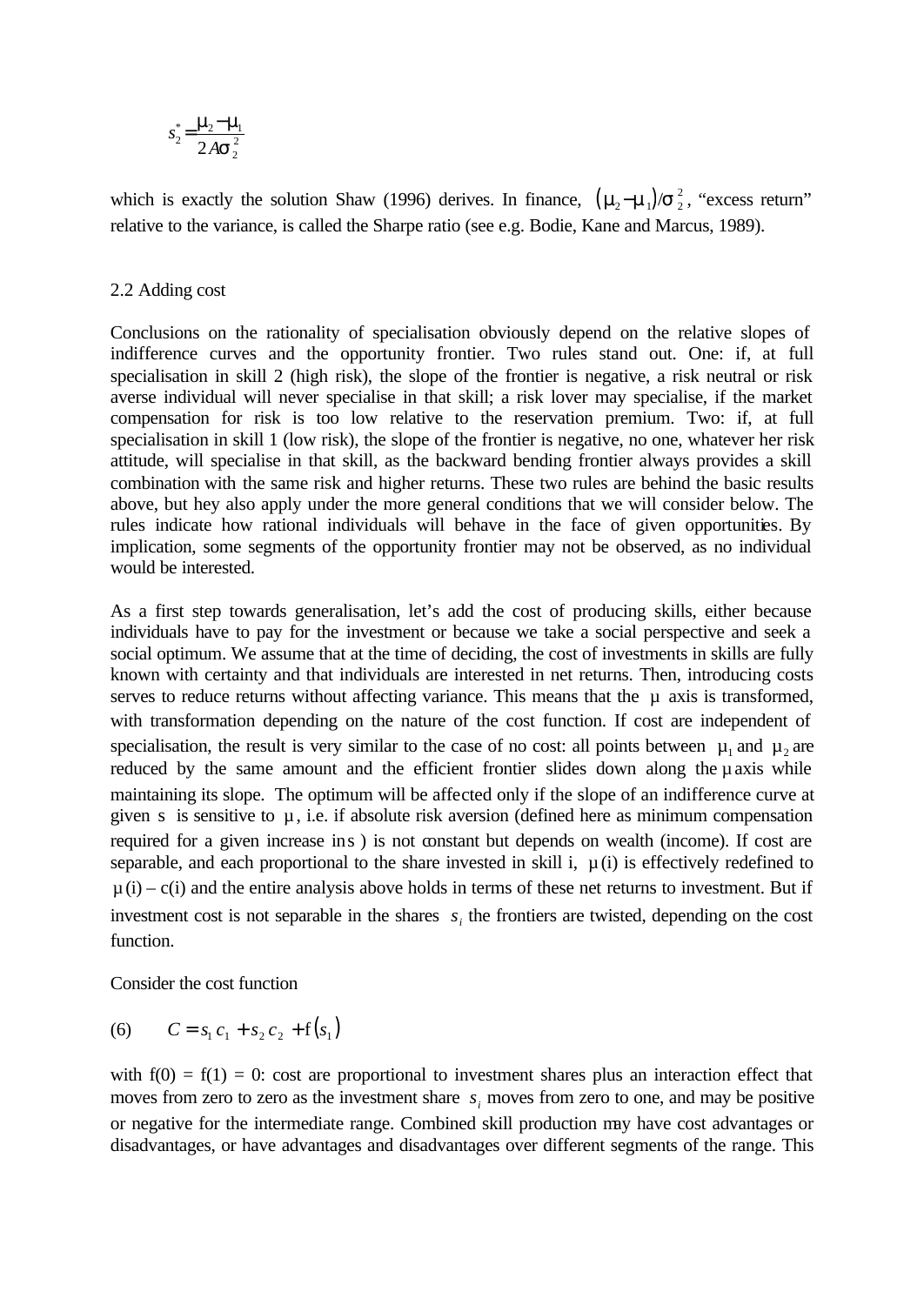means a twist in the  $\mu$ -axis of Figure 1, where many configurations are possible, and generally, even the linear frontier for perfect negative correlation will become non-linear.

Assume the diversification cost term  $f(s_1)$  is a smooth curve, with a single maximum or minimum. Then, non-risk averse individuals will still fully specialise in the high risk, high mean skill if at  $s_2 = 1$ , the net slope is still positive, or

$$
(7) \qquad \frac{d\mu}{ds} - \frac{dC}{ds} > 0
$$

Now,

(8) 
$$
\frac{d\mu}{ds} = \frac{\partial \mu}{\partial s_1} \frac{\partial s_1}{\partial s} = \frac{\partial \mu / \partial s_1}{\partial s / \partial s_1}
$$

(9) 
$$
\frac{dC}{ds} = \frac{\partial C}{\partial s_1} \frac{\partial s_1}{\partial s} = \frac{\partial C}{\partial s} / \frac{\partial s_1}{\partial s_1}
$$

Combining, we get

$$
\frac{d\mu}{ds} - \frac{dc}{ds} = \frac{\partial \mu / \partial s_1 - \partial C / \partial s_1}{\partial s / \partial s_1}
$$

We know that at  $s_2 = 1$ ,  $d\mu/ds > 0$ . Also,  $\partial \mu/\partial s_1 = \mu_1 - \mu_2 < 0$ . By (8), this implies  $\partial s/\partial s_1 < 0$ and hence, (7) requires

$$
(10) \qquad \frac{\partial \mu}{\partial s_1} < \frac{\partial C}{\partial s_1}
$$

or

(11) 
$$
\frac{\partial f}{\partial s_1} > (\mu_1 - \mu_2) - (c_1 - c_2)
$$

If the opposite of (11) holds, the net slope of the frontier at  $s_2 = 1$  is negative; risk neutral and risk averse individuals will certainly not fully specialise in skill 2, while risk lovers may specialise, depending on slope conditions.

Similarly, if at  $s_1 = 1$  the net frontier has a negative slope, no individual will fully specialise in skill 1, because there is always a better mean-risk combination available. A negative net slope obtains if

$$
(12)\quad \frac{d\mu}{ds} - \frac{dC}{ds} < 0
$$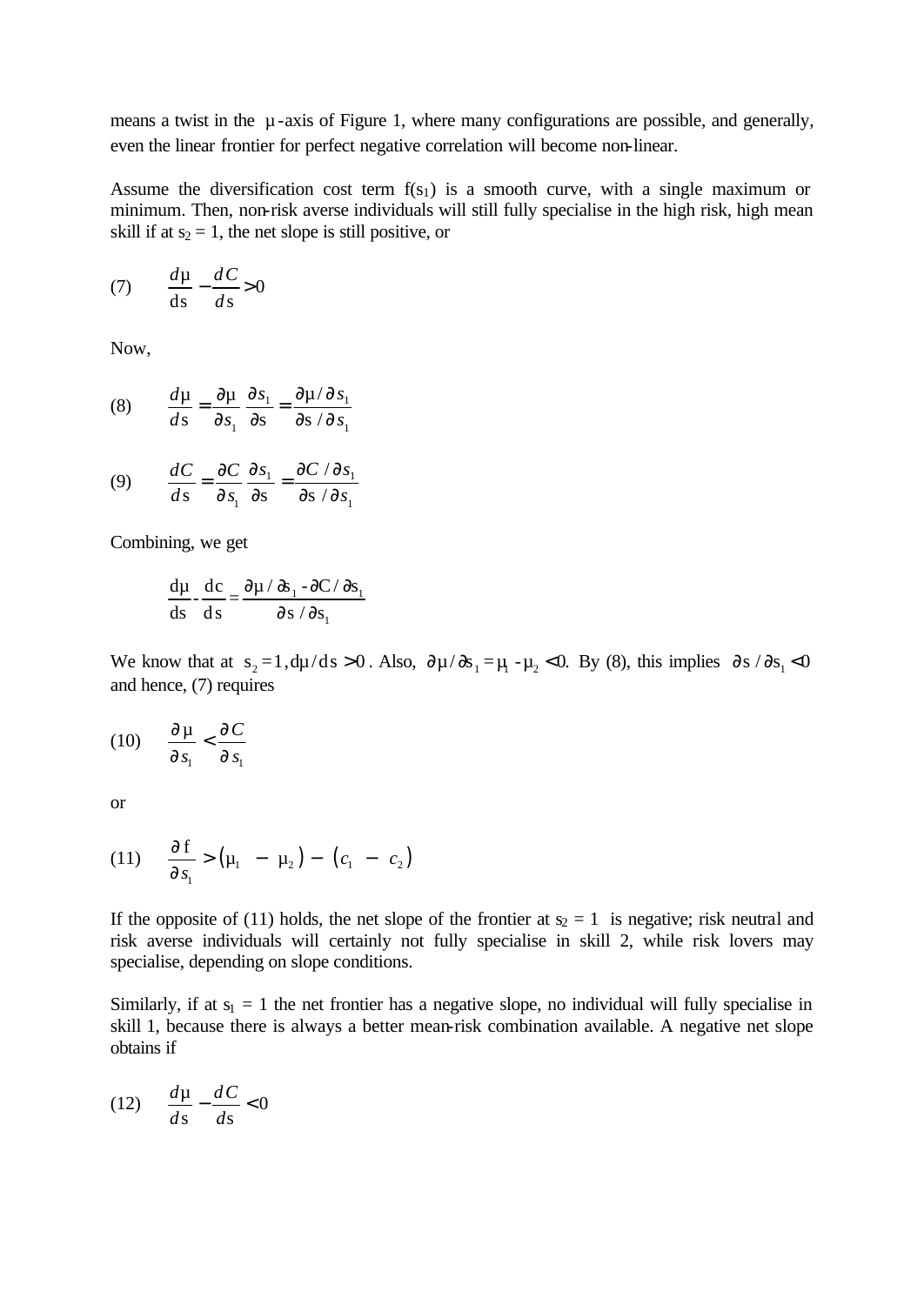Using the same reasoning as in deriving  $(11)$ , we can derive the required condition for  $(12)$  0 hold  $as^5$ 

(13a) 
$$
\frac{\partial f}{\partial s_1} > (\mu_1 - \mu_2) - (c_1 - c_2)
$$
 if  $? < s_1/s_2$ 

(13b) 
$$
\frac{\partial f}{\partial s_1} < (\mu_1 - \mu_2) - (q - c_2)
$$
 if  $? > s_1/s_2$ 

We may again summarise. Define  $(\mu_1 - \mu_2) - (c_1 - c_2)$  as the maximum return gap, and  $\partial f / \partial s_1$ as the diversification cost slope.

*If, at full specialisation in the high risk skill:*

- *the diversification cost slope is greater than the maximum return gap, non–risk averse individuals will fully specialise in that skill*
- *the diversification cost slope is smaller than the maximum return gap, risk neutral and risk averse individuals will not fully specialise in that skill, risk loving individuals may do so.*

*No individual will fully specialise in the low risk skill if*

- *correlation in skill returns is low* (?<s, /s,), and if at full specialisation in the low risk *skill, the diversification cost slope is larger than the maximum return gap,*
- *correlation in skill returns is high* (?>s,/s,), and if at full specialisation in the low risk *skill, the diversification cost slope is smaller than the maximum return gap.*

Note that this conclusion (and the earlier one) can be read as an advice for school curriculum design. If no one wants full specialisation in skill 1, it does not make sense to offer that. The broad implication is that risk properties and risk attitudes are relevant for curriculum design. Rosen's conclusion that skill specialisation dominates skill combination if cost are separable does not hold if skill investments have risky returns.

### **3. A general model of curriculum choice**

l

If we generalise to many skills, the basic approach is unaffected. We can still consider the meanrisk frontier, the cost function and the indifference curves to determine optimum choices and eliminate inefficient ones. But with many skills, it is not easy to derive restrictions on the shape of the mean-risk frontier. One may even generalise further. A labour market separable in skills is a strong assumption, explicitly discarded by hedonic models and indeed rejected by a test on the US wage structure in terms of required aptitudes and abilities (Hartog, 1980).

We will now develop a general model of curriculum choice with uncertain pay-off without imposing linear separability on the labour market. As before, we assume two periods, schooling

<sup>&</sup>lt;sup>5</sup> We now have two conditions as the slope  $d\mu/ds$  in (8) at  $s_1 = 1$  depends on ? relative to  $s_1/s_2$ , and so will the sign of  $\partial s / \partial s$ .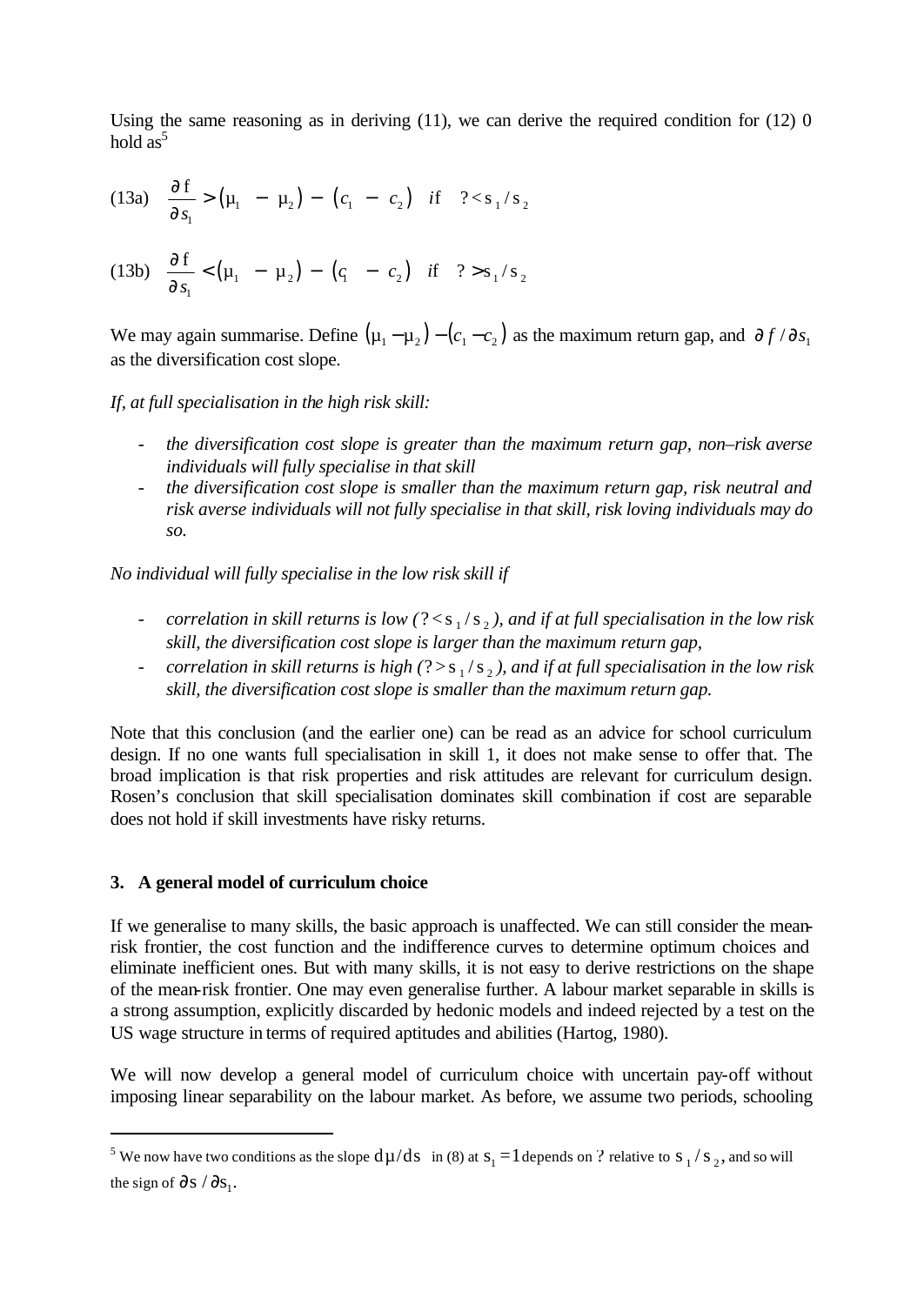and work. In the schooling period, individuals can choose their curriculum as proportions  $s_i$ ,  $i=1, \ldots$  I spent on skill i. The expected pay-off M is a general function of the skill shares vector s,  $M(s)$  and the variance is a function  $V(s)$ . The cost of skill investment is  $C(s)$ . The generalization in M(s) and V(s) acknowledges the hedonics literature denial of linear separability of skills in the labour market.

We assume individuals evaluate returns with a mean-risk utility function  $U(M, V)$ . We believe this is a most attractive way of representing preferences. It has intuitive appeal, as mean and variance (our measure of risk) appear as separate inputs and it's quite conceivable that this is comfortably close to individuals' perception of uncertain situations. We consider it more attractive than expected utility as a probability weighting of the utility of potential outcomes, both in the descriptive sense of individuals perceptions and in the sense of analytical tractability. Intertemporal expected utility models generate optimum conditions featuring inter alia covariance between marginal utility of income (consumption) and returns, and such terms are not very transparent (cf the model developed by Levhari and Weiss, 1974). Defining utility on mean and variance connects directly to observable variables, which is a great advantage for empirical work.

We formulate the choice problem facing the individual as

(14) 
$$
s_{i}, i=1,2,..I \t e^{-r}U\{M(s), V(s)\} + U\{Y - C(s), 0\}
$$

$$
\sum_{i=1}^{I} s_{i} \le 1
$$

$$
0 \le s_{i}, i = 1,2,..I
$$

Second period utility, derived from mean and variance of returns, is discounted by discount rate ? . Costs of investment C, deducted from exogenous first period income Y are riskless, and evaluated at the same utility function, at variance equal to zero. The essential Kuhn-Tucker conditions for an optimum can be derived as

$$
(15) \quad \left\{ e^{-2} U_m \quad \frac{\partial M}{\partial s_i} + e^{-2} U_v \quad \frac{\partial V}{\partial s_i} - U_c \quad \frac{\partial C}{\partial s_i} - 2 \right\} \ s_i = 0 \ , \ \ all \ \ i
$$

 $U_x$  indicates marginal utility of x,  $I$  is the multiplier on the summation constraint. For interior solutions  $0 < s_i < 1$ , the term in braces equals zero, for corner solutions  $(s_i = 0)$  it is non-positive. For any two interior skill shares, we may rewrite to

$$
(16) \qquad e^{-2} \left\{ \frac{\partial M}{\partial s_i} - \frac{\partial M}{\partial s_j} \right\} - \frac{U_c'}{U_m} \left\{ \frac{\partial C}{\partial s_i} - \frac{\partial C}{\partial s_j} \right\} = -e^{-2} \frac{U_v'}{U_m} \left\{ \frac{\partial V}{\partial s_i} - \frac{\partial V}{\partial s_j} \right\}
$$

At optimum skill composition of the curriculum, the difference in net marginal benefits should equal the difference in marginal risk, evaluated at the marginal rate of substitution between mean and risk, or the reservation price of risk. We can also write (16) as an equality of slopes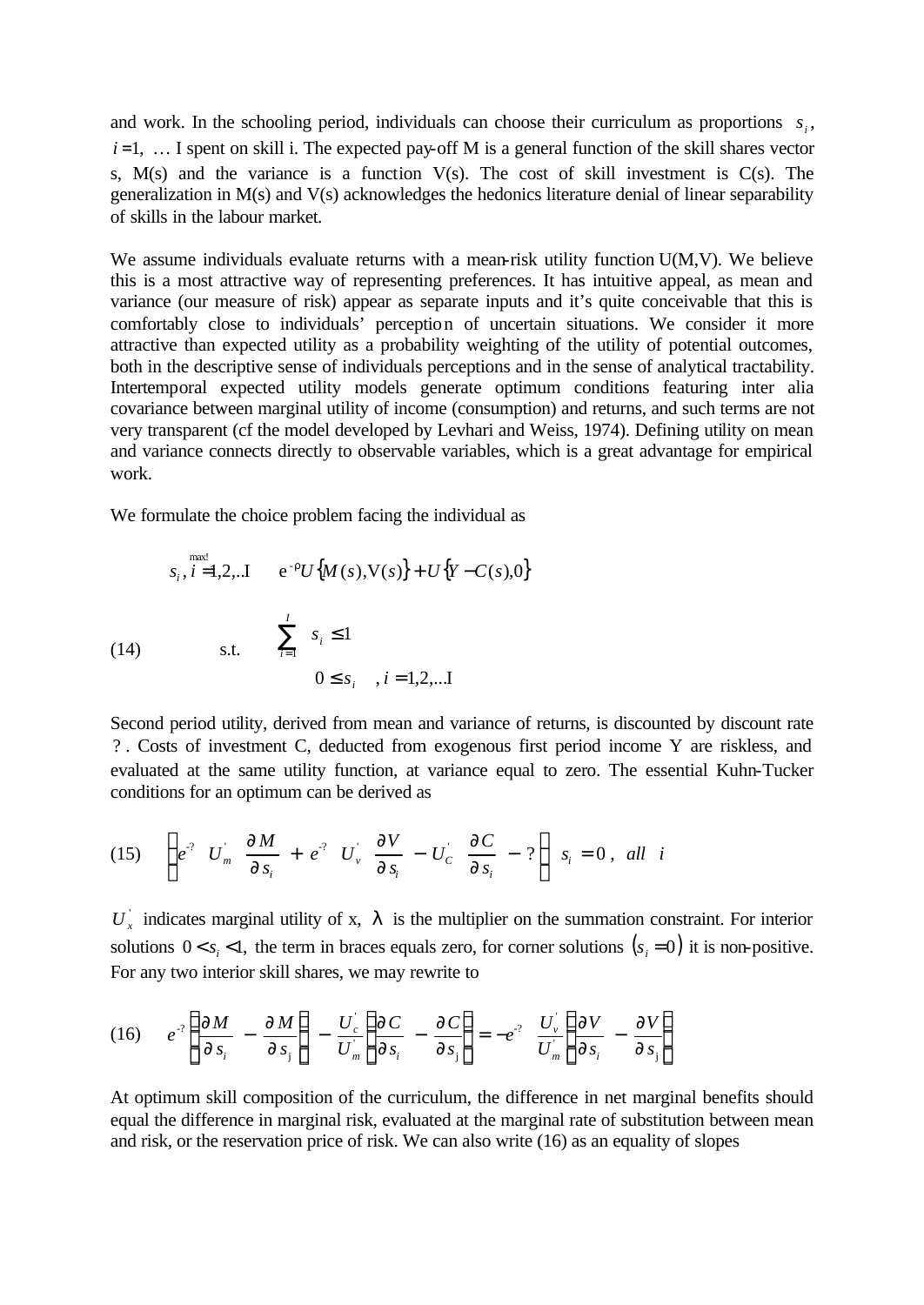(17) 
$$
-\frac{U_{\nu}^{'} }{U_{m}^{'} } = \frac{\left(\frac{\partial M}{\partial s_{i}} - \frac{\partial M}{\partial s_{j}}\right) - \frac{U_{C}^{'} }{U_{m}^{'} } e^2 \left(\frac{\partial C}{\partial s_{i}} - \frac{\partial C}{\partial s_{j}}\right)}{\frac{\partial V}{\partial s_{i}} - \frac{\partial V}{\partial s_{j}}}
$$

As usual, the left-hand side is the slope of the indifference curve and the right-hand side is the slope of the opportunity frontier. It's a generalization of the Sharpe ratio, the excess return per unit of risk used in the finance literature (see e.g. Bodie, Kane and Marcus, 1989).

Individual heterogeneity enters the optimum condition in several ways. Ability differences may affect marginal cost, expected returns and risk. Thus, empirical analysis of the opportunity frontier may have to differentiate between frontiers faced by different types of individuals. On the other side, individual risk attitudes, reflected in the reservation price for risk, may differ, and as a result, of course, equilibrium matches may exhibit a segmentation with the less risk averse choosing a riskier curriculum, just as in the hedonic model of labour market allocation.

There are several ways to allow for preferences for the different types of skills. A simple way is to assume that both utility when working and utility when in school are directly sensitive to the type of skill, i.e. the vector s is an argument of the utility function. In equation (17), the reservation price of risk on the left-hand side will then be augmented by

$$
(17') \quad -\frac{\mathbf{U}_{\text{wsi}} - \mathbf{U}_{\text{wsi}} + \mathbf{e}^2 \left( \mathbf{U}_{\text{ssi}} - \mathbf{U}_{\text{ssj}} \right)}{\mathbf{U}_{\text{m}}} \quad \frac{1}{\frac{\partial \mathbf{V}}{\partial \mathbf{s}_i} \cdot \frac{\partial \mathbf{V}}{\partial \mathbf{s}_j}}
$$

 $U'_{wsi}$  refers to the derivative of the utility function to skill type  $s_i$  when the individual is working, U'<sub>ssi</sub> to the derivative when the individual is still in school (the subscripts w and s reflect that the marginal utilities are evaluated at different values of the utility function). Hence, the reservation price of risk is corrected for differences in marginal utilities of the two skill types, expressed in monetary equivalents expressed per unit difference in marginal risk. Skill preferences may be related to ability differences, creating a correlation between the reservation price and the slope of the opportunity frontier.

Naturally, returning to the linear model of section 2 generates conformingly simplified equilibrium conditions. With equal marginal cost and a labour market linear in two skills we can explicitly solve for the relationship between the skill proportions:

(18) 
$$
s_1 = s_2 \frac{s_2^2 - 2s_1s_2}{s_1^2 - 2s_1s_2} - \frac{1}{2} \frac{U_m}{U_v} \frac{M_1 - M_2}{s_1^2 - 2s_1s_2}
$$

With  $s_1 = s_2$  and ?=0, we can further simplify to

$$
(19) \qquad s_1 - s_2 = -\frac{1}{2} \frac{U_m}{U_v} \frac{M_1 - M_2}{S_2}
$$

.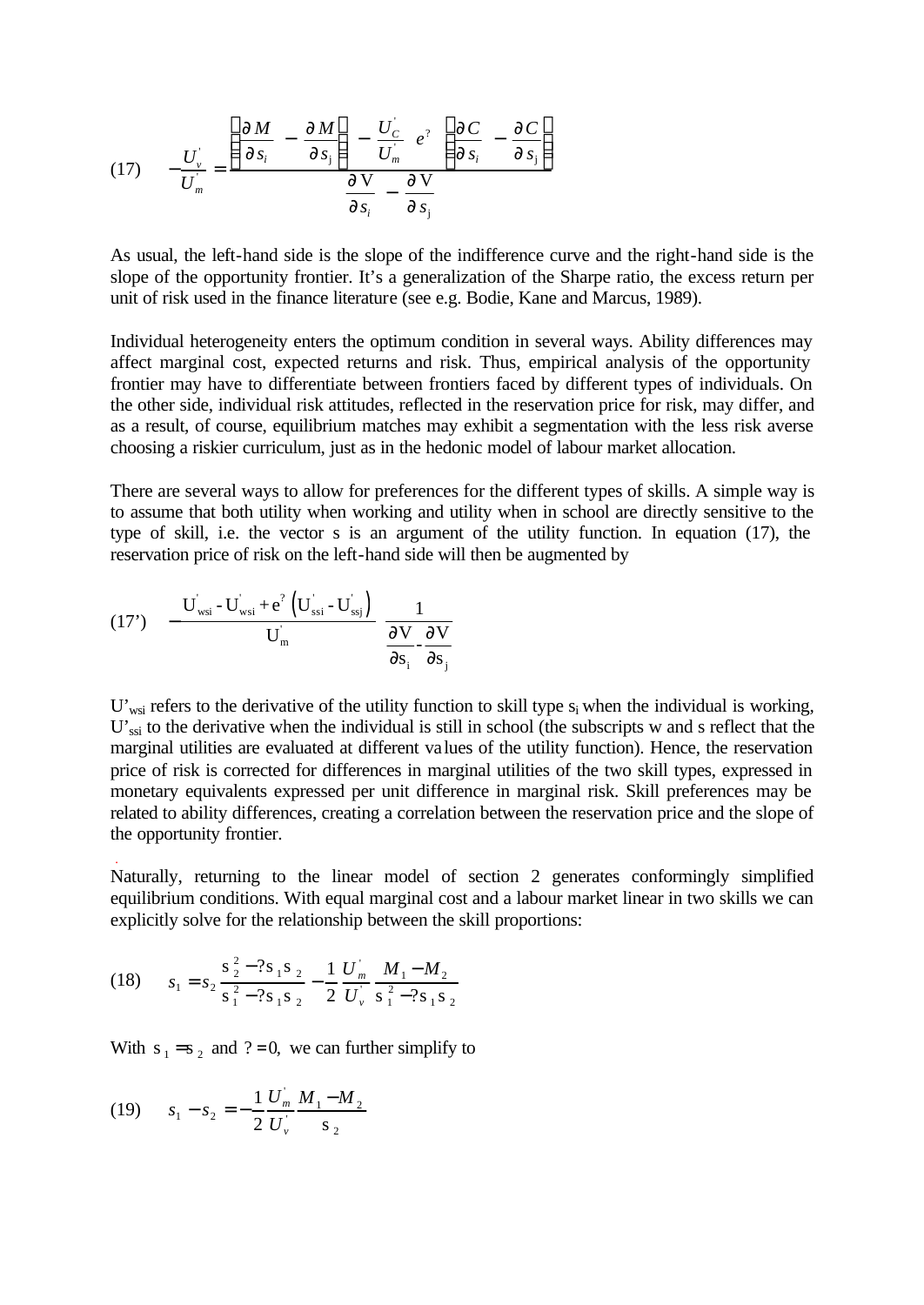which is even closer to the Sharpe ratio from finance theory. The equality of slopes would then read

$$
(20) \qquad -\frac{U_{v}^{2}}{U_{m}^{2}} = \frac{1}{2} \frac{M_{1} - M_{2}}{(s_{1} - s_{2})s^{2}}
$$

We conclude this analysis by noting that solving optimum problem  $(14)$  yields a set of optimum values  $s_i^*$ ,  $i = 1,2,...$  *I*, which in turn define the individuals' net returns:

(21) 
$$
U\{M(s^*)\}\{S(s^*)\} - U\{Y - C(s^*)\} = 0
$$

#### **4 The option value of education**

Modelling schooling choice as a single up-front decision on total schooling length ignores that school systems usually have more than one decision point. Moreover, single decision models on intended total schooling length have to interpret drop-out as a failure, and the entry decision as an ex post erroneous decision. Allowing explicitly for future decision nodes in a schooling career allows to include the option value of schooling decisions and to interpret the decision to abstain from continued education as a rational response to improved information generated by the early stages in the schooling process.

Assume, for the sake of simplicity, that schooling takes two years. Each school year has an optimal curriculum s. Entering the labour market with k years of education gives access to an earnings distribution with mean  $M_k$  and variance  $V_k$ , which has utility value  $U(M_k, V_k)$ . Individuals differ in ability, unknown to them when entering the first stage of schooling, affecting schooling cost. When deciding on the first stage of schooling, individuals only know that with probability p they are able individuals with schooling cost  $C_a$ , and with probability  $(1-p)$  they are "dumb" individuals with the higher schooling cost  $C_d$ . Schooling cost is private information, and the wage distributions are not conditioned on this ability.

If individuals would have to make a single binding decision on an entire two-period schooling career, they would enter school if

(22) 
$$
\int_{2}^{\infty} \left[ U \left\{ M_{2}, V_{2} \right\} - U \left\{ M_{0}, V_{0} \right\} \right] e^{-\lambda t} dt > \int_{0}^{2} \left[ U \left\{ M_{0}, V_{0} \right\} - p U \left\{ Y - C_{a}, 0 \right\} - (1-p) U \left\{ Y - C_{d}, 0 \right\} \right] e^{-\lambda t} dt
$$

The lifetime discounted utility gain from schooling should surpass the discounted cost, the utility difference between being in school and going to work. The utility of being in school is represented as expected utility; generalising this to the representation of prospect theory, with additional weighting of probabilities and including reference points would better reflect individual decision making, but for present purposes probably generate no additional insights.

Now suppose that individuals can take a new decision at the end of the first schooling period. We will assume that at the end of the first schooling stage, the individual knows her ability; for low ability, the best option is then to quit school, for high ability the best option is to continue: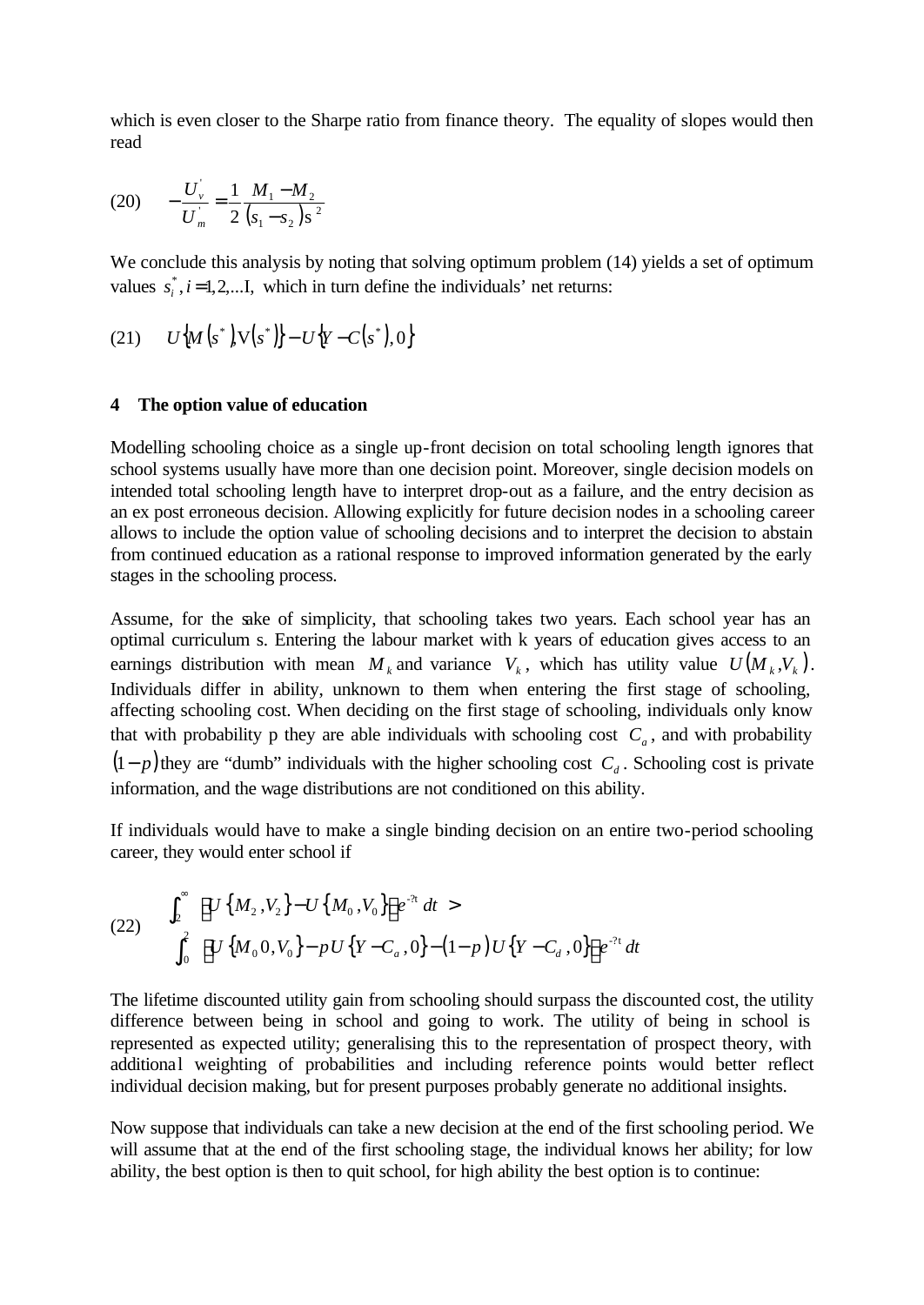$$
(23) \qquad \int_1^\infty U\left\{M_2\right\} V_2\right\} e^{2t} \, dt + \int_0^1 U\left\{Y - C_d\right\} e^{2t} \, dt < \int_0^\infty U\left\{M_1\right\} V_1\right\} e^{2t} \, dt
$$

$$
(24) \qquad \int_1^\infty U\left\{M_2\,,V_2\right\}e^{-2t}dt + \int_0^1 U\left\{Y-C_a\,,0\right\}e^{-2t}\,dt > \int_0^\infty U\left\{M_1\,,V_1\right\}e^{2t}\,dt
$$

If we now analyse the individual's decision to enter school, we should acknowledge that at the end of the first stage the individual knows her ability, and knows that as high-ability student she will continue, as low-ability student she will not. The first stage of schooling provides the option to quit or to continue, and the optimal decision at the end of the first stage should enter the initial decision.

The individual will now enter the first stage of schooling if

(25) 
$$
p\left[\int_2^{\infty} U\{M_2,V_2\}e^{-\lambda t} dt + \int_1^2 U\{Y-C_a,0\}e^{-\lambda t} dt\right] + (1-p)\int_1^{\infty} U\{M_1,V_1\}e^{\lambda t} dt + \int_0^1 \left[pU_2\{Y-C_a,0\} + (1-p)U\{Y-C_a,0\}\right]e^{\lambda t} dt > \int_0^{\infty} U\{M_0,V_0\}e^{\lambda t} dt
$$

With probability p, the individual continues after stage 1 and receives the associated lifetime utility after passing another year in school, with probability 1-p the individual enters the labour market after period 1 is over. In both cases, the student first receives the utility from being in school in the first period. This total expected utility from entering school should surpass the utility from going straight to work.

Condition (25) can be rewritten as

$$
\int_{2}^{\infty} \left[ U\left\{ M_{2}, V_{2}\right\} - U\left\{ M_{0}, V_{0}\right\} \right] e^{-2t} dt >
$$
\n(26) 
$$
\int_{0}^{2} \left[ U\left\{ M_{0}, V_{0}\right\} - pU\left\{ Y - C_{a}, 0\right\} - (1-p)U\left\{ Y - C_{d}, 0\right\} \right] e^{-2t} +
$$
\n
$$
+ (1-p) \left[ \int_{2}^{\infty} \left( \left[ U\left\{ M_{2}, V_{2}\right\} - U\left\{ M_{1}, V_{1}\right\} \right] e^{-2t} dt \right) - \int_{1}^{2} \left( U\left\{ M_{1}, V_{1}\right\} - U\left\{ Y - C_{d}, 0\right\} \right) e^{-2t} dt \right]
$$

Now, from condition (23), we know that the last term in square brackets in (26) is negative: it is the return from second stage education for the low ability individuals (discounted one more period, to the moment of the first schooling decision). Comparing condition (22) to condition (26) we see the implication of taking into account the option value of the second stage decision. The threshold for entering the first stage of schooling is lowered. Hence, for some range of parameter values, individuals would not enter school if they would have to sign up for a full twoperiod education, whereas they will enter school if they can take a new decision at the end of the first school period. They enter school because they can avoid the loss from being low abilityhigh cost students, once they have learned their ability level.

It is also interesting to compare the student population in case of first stage schooling evaluated by itself with the case of a potential second stage. An individual assessing the first stage of school as an isolated investment will enter school if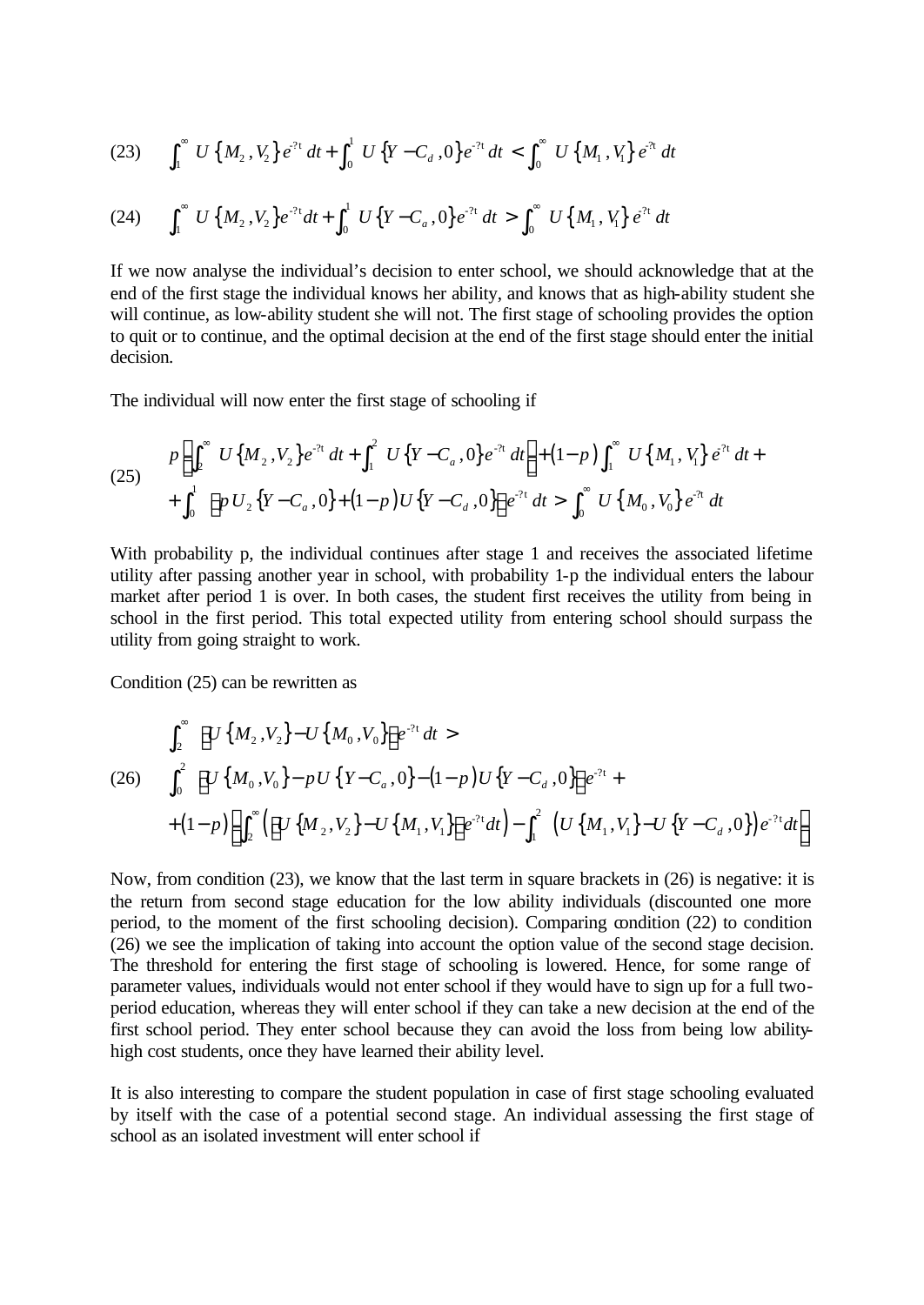(27) 
$$
\int_{1}^{\infty} U\big\{M_{1}, V_{1}\big\} e^{-2t} dt + \int_{0}^{1} E(Y) e^{-2t} dt > \int_{0}^{\infty} U\big\{M_{0}, V_{0}\big\} e^{-2t} dt
$$

where  $E(Y)$  is the expectation of utility while in school and not yet knowing ability (and cost). If the assessment includes the option value of continuing school after the first stage or going to work, the decision rule is given by (25), which can be rewritten as

(28) 
$$
\int_{1}^{\infty} U\{M_{1}, V_{1}\}e^{-2t}dt + \int_{0}^{1} E(Y)e^{-2t}dt + \int_{1}^{2} (Y_{a} - U\{M_{1}, V_{1}\})e^{-2t}dt + \int_{1}^{2} (Y_{a} - U\{M_{1}, V_{1}\})e^{-2t}dt \Big] \newline \quad \leq \int_{0}^{\infty} U(M_{0}, V_{0})e^{-2t}dt
$$

where  $Y_a$  stands for the utility while in schooling knowing that the ability level is high. The term in square brackets is the net lifetime utility from attending second stage schooling, which we have assumed positive in (24). Thus, compared to single state schooling, it's easier to meet the threshold condition for positive expected benefits: expected benefits are raised by the probability of reaping the additional benefits from being a high ability individual.

If we allow for individual heterogeneity, class composition will be sensitive to the difference in perspective. With first stage schooling assessed on its own benefits, the school will only have students for whom condition (27) holds. With the option of continuing education after the first stage, the school will also attract students for whom (28) holds. This may affect the student mix in terms of risk attitudes as reflected in the utility function. In a more general specification derived from prospect theory, this might also refer to the weights of p. Similar conclusions hold for the comparison between single binding decisions on the total schooling length and the decision in two stages including the option values for the second stage.

Of course we can reduce condition (26) to the mold of more conventional analysis, by reducing utility maximisation to earnings maximisation (ignoring risk). If we write E(C) for expected schooling cost,  $pC_a + (1-p)C_d$ , the simplification leads to the condition for entering initial schooling in a two-stage education

(29) 
$$
\int_{2}^{\infty} (w_{2} - w_{0}) e^{-2t} dt > \int_{0}^{2} \{w_{0} + E(C)\} e^{-2t} dt +
$$

$$
+ (1-p) \left[ \int_{2}^{\infty} (w_{2} - w_{1}) e^{-2t} dt - \int_{1}^{2} (w_{1} + C_{d}) e^{-2t} dt \right]
$$

Again, with the last term representing the benefit from continued education for low ability individuals, assumed negative, the threshold for entering is reduced and otherwise non-entering individuals may start school because they have the option to quit at the end of the first stage. In this case it is even straightforward to solve for the equilibrium wage rate  $w_2$  that makes individuals indifferent between starting school or going to work right-away:

(30) 
$$
w_2 = \frac{w_0}{p}e^{2^2} + (e^2 - 1)\frac{e^2 E(C) + pC_a}{p} - \frac{1-p}{p}w_1e^2
$$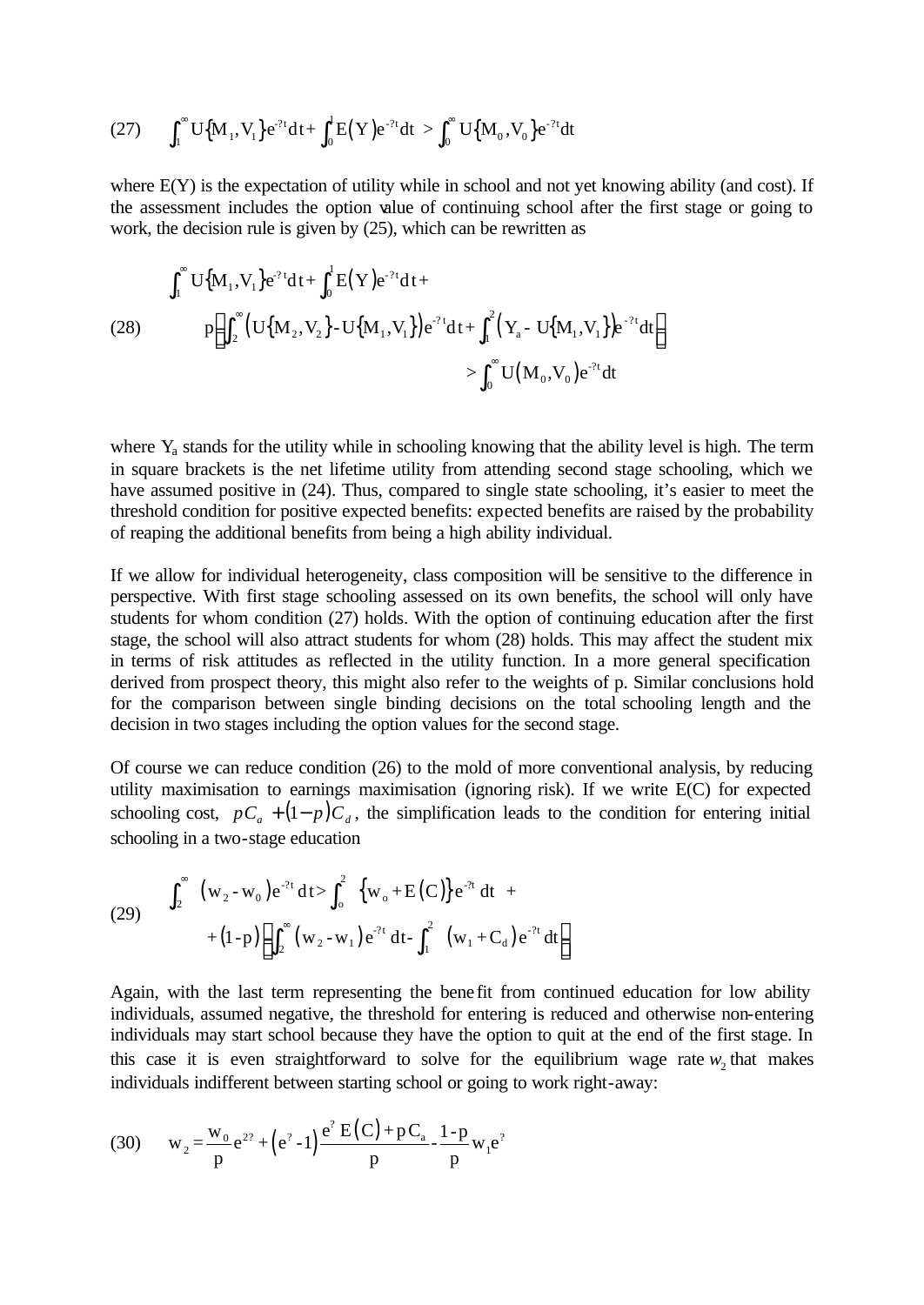Clearly, with  $p = 1$  and  $C = 0$ , we are back in the Mincer world where every additional year of education yields a return ? With  $p \neq 1$ , there is a risk of being low-ability which at given  $w_1$ requires additional compensation in  $w_2$ , although compensation in  $w_1$  would be more likely (both  $w_1$  and  $w_2$  should attain equilibrium values). Naturally, non-zero direct costs also push up the equilibrium wage rate. Our more general model also implies equilibrium wage conditions like (30), but it is more difficult to formulate this as an explicit solution.

The analysis has the following implications

drop-out

If we take every year (class) as a stage in the schooling process, the analysis directly applies to drop-outs. While drop-outs may have positive ex ante and negative ex post returns, it's quite conceivable that ex post returns are positive as well. Dropping out may simply mean that at the updated information, continued education is not worthwhile

school design

It may be quite beneficial to design school structures with an eye on optimal production of information, with well organised decision nodes and curricula designed to maximise information value in the first stage.

heterogeneous information value

As noted above, there is a region of parameters values where individuals only enter schooling if they can avoid loss associated with low-ability levels by quitting after the first stage. One of the determinants of this region is the effect of risk on utility, i.e. risk attitude.

# **5. Implications for empirical work**

Tracing the mean-risk frontier for education and skills is an interesting and relevant topic for empirical work. We should be well aware though that the observed frontier may be truncated by optimal supply policies (under rational school design, inefficient combinations will not be offered) and twisted by individuals' choices: differences in abilities and preferences lead to selective observation of fragments of frontiers. As everywhere in models of occupational choice, the hedonic problem has to be faced.

Empirical work along these lines focussing on skills is virtually absent. However, a literature is developing on the link between earnings risk and given school types. Several papers now consider whether the labour market indeed provides compensation for the financial risk of investing in an education (Hartog and Vijverberg, 2002; Diaz Serrano, Hartog and Nielsen, 2004); a significant compensation has been observed for several countries. Christiansen and Nielsen (2002) estimate mean-variance frontiers for 110 educations in Denmark. Existing educations can generally not be mixed and the frontier is simply the set of extreme points (maximum return for given variance, or minimum variance for given return). They find indeed that on average mean returns increase for increasing risk (the regression line relating return to risk slopes upward). The effect is dominated by academic educations, as for manual educations (apprenticeship programmes) there is no significant relationship. One might of course use their results to construct an efficient frontier by allowing mixes of educations and thus suggest new curricula as an optimum combination of existing educations. Christiansen and Nielsen find a rather irregularly shaped frontier and many observations inside the frontier, i.e. educations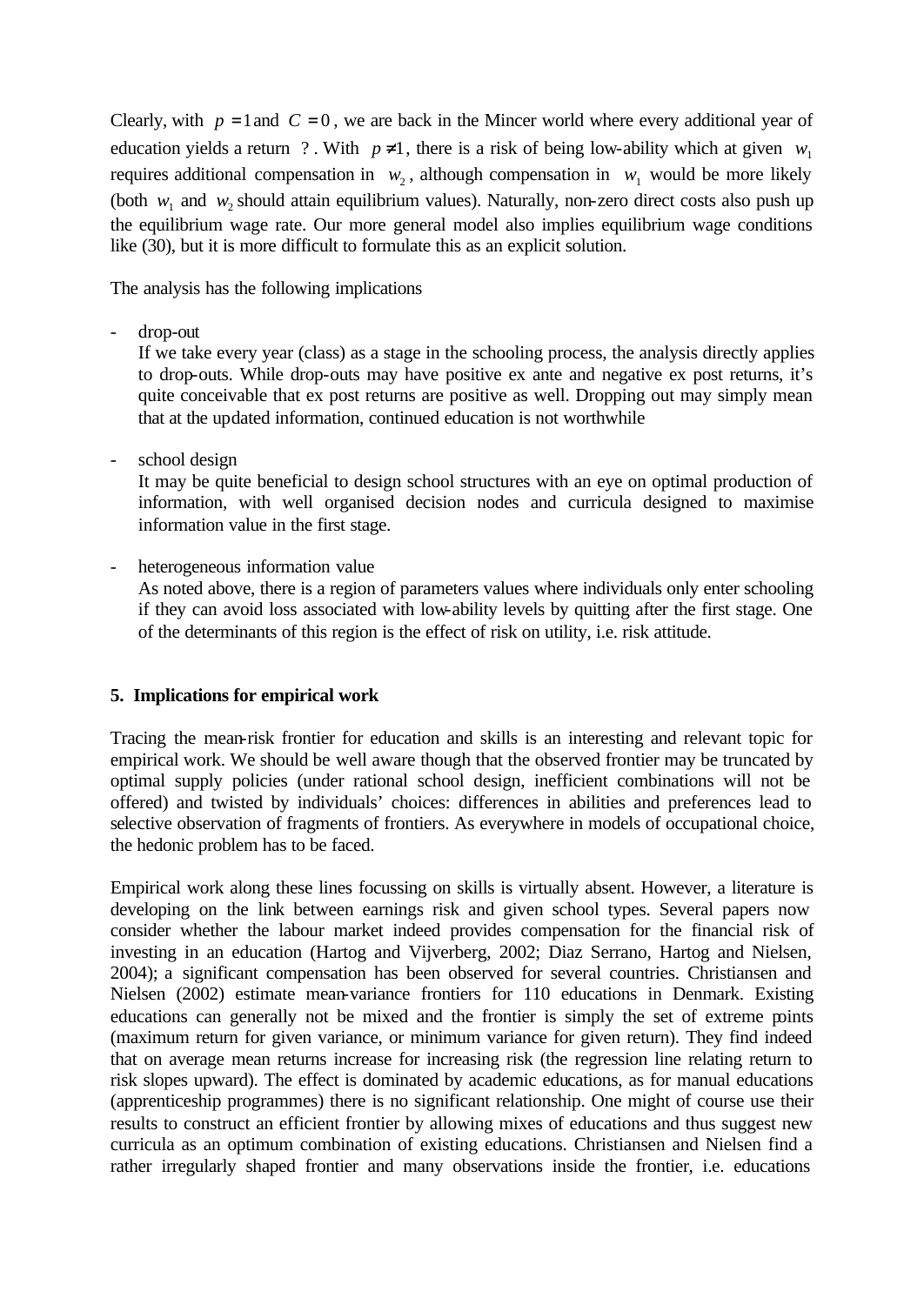dominated by educations that have higher return for the same risk. They rationalise these observations by assuming that tastes for non-pecuniary aspects render these educations attractive investments. This is the empirical counterpart of the correction term (17').

Instead of considering educations, as given curricula, one may indeed look at skills, or aptitudes, or whatever it is that schools produce. But this is mostly a vacant field. Consider again the common argument, quoted from Becker in the introduction, that broad, flexible educations are superior to specific, narrow educations. The argument implies that flexible educations, such as liberal arts, are less risky because they allow shifting from declining, "bad draw" positions to prosperous "good draw" positions and thus restrict the downside risk of the investment. This should show up in lower earnings dispersions of broad, flexible educations as compared to the narrow specific educations. Such a relationship is not a priori evident and hence, an interesting topic for empirical analysis. Again, there is not much of a literature on this topic. Dolton and Vignoles (2002) have tested whether a broader education in secondary school in the UK (more than the minimum number of fields) indeed generates higher earnings, but they find no support for this hypothesis. They have not considered the dispersion of earnings however. There is a broader literature focussing on differences in returns to education by field, but without placing in this the context of broader educations providing better safeguards against the vagaries of the labour market and hence without attention for earnings dispersion. More specifically, Anderson and Pomfret (2002) conclude that in some Central Asian republics, the college educated benefited from the transition to a market economy, while secondary and vocational educations did not provide a significant return. Combining with other evidence, they conclude: " We interpret this result as support for the idea that general purpose education becomes particularly valuable in disequilibrium situations". Indeed, dealing with disequilibrium situations as new opportunities may be a way of restricting the risk involved in such transitions.

There is an interesting agenda waiting. One may consider wage dispersions by type of education, after classifying these educations as broad and flexible or narrow and risky. Such analyses should not be too difficult, once one has classified the educations, which may not be easy. We started an analysis along these lines by considering wage loss and duration to a new job for employees who lost their job in a major company failure (Dohmen, 2002; Kriechel, 2003) A key problem we faced is indeed the problem of classification of training programmes and courses as general versus specific, or risky versus flexible. Actually, it is not even clear how we should precisely define and measure a skill. Economic analyses are mostly restricted to an abstract level, where skills are seldom directly measured. Perhaps, it is fruitful to restrict analysis to a few underlying key skills, such as analytical (mathematical), verbal and social skills, a trichotomy that worked well to understand the wage structure in the US (Hartog, 1980). The US Dictionary of Occupational Titles (DOT) specifies job requirements for thousands of jobs. Combining these job requirements with observations on earnings for the job generates a dataset linking means and variances of earnings with job requirements as units of observation. For example, one may utilize the three dimensions of GED: Math, Reading and Languages, each measured at 6 levels, hence giving 236 cells with earnings distributions from which mean and risk can be calculated. We are presently analysing the data along these lines.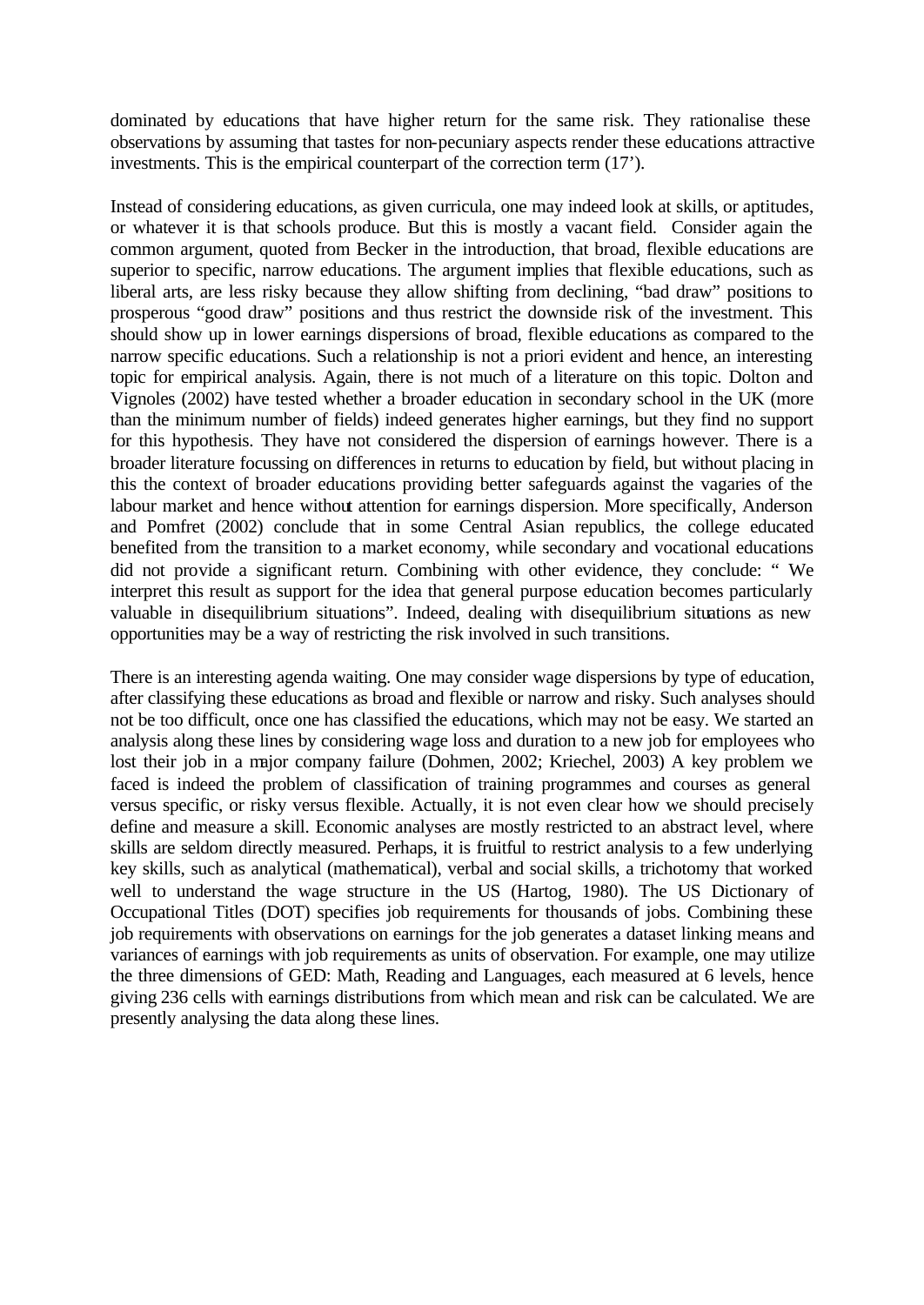References

Anderson, K.H. and R. Pomfret (2002), Relative living standards in new market economies: evidence form Central Asian household surveys, *Journal of Comparative Economics,* 30 (4), 683-708

Becker, G. (1964), *Human capital*, Chicago: University of Chicago Press (third edition, 1993).

Bodie, Z., A. Kane and A. Marcus (1989), *Investments*, Chicago: Irwin

Christiansen, C. and H. Skyt Nielsen (2002), The educational asset market: a finance perspective on human capital investment, working paper, Arhus Business School

Diaz-Serrano, L., J. Hartog and H. Skyt Nielsen (2004), Compensating wage differentials for schooling risk in Denmark, Maynooth (Ireland)/Amsterdam/Aarhus

Dolton, P.J. and A. Vignoles (2002), Is a broader curriculum better? *Economics of Education Review*, 21 (5), 415-430.

Dohmen, T. (2002), Internal labor markets, Ph.D thesis University of Maastricht

Halek, M. and J. G. Eisenhauer (2001), Demography of risk aversion, *Journal of Risk and Insurance*, 68 (1), 1-24

Hartog, J. (1980), Earnings and capability requirements, *Review of Economics and Statistics*, LXII (2), 230-240

Hartog, J. (1981), *Capabilities, allocation and earnings*: Boston: Kluwer

Hartog, J., A. Ferrer-i-Carbonell and N. Jonker (2002), Linking measured risk aversion to individual characteristics, *Kyklos*, 55 (1), 3-26

Hartog, J. and W. Vijverberg (2002), Are wages really compensating for risk aversion and skewness affection? IZA DP 426.

Kriechel, B. (2003), Heterogeneity among displaced workers, Ph.D thesis, University of **Maastricht** 

Levhari, D. and Y. Weiss (1974), The effect of risk on the investment in human capital, *American Economic Review*, 64 (6), 950-963

Rosen, S. (1983), Specialization and human capital, *Journal of Labor Economics*, 1(1), 43-49

Shaw, K. (1996), An empirical analysis of risk aversion and income growth, *Journal of Labour Economics*, 14 (4), 626-653

Ventura, L. and J. G. Eisenhauer (2002), Survey measures of risk aversion and prudence, working paper University of Rome "La Sapienza" and Canisius College, Buffalo NY